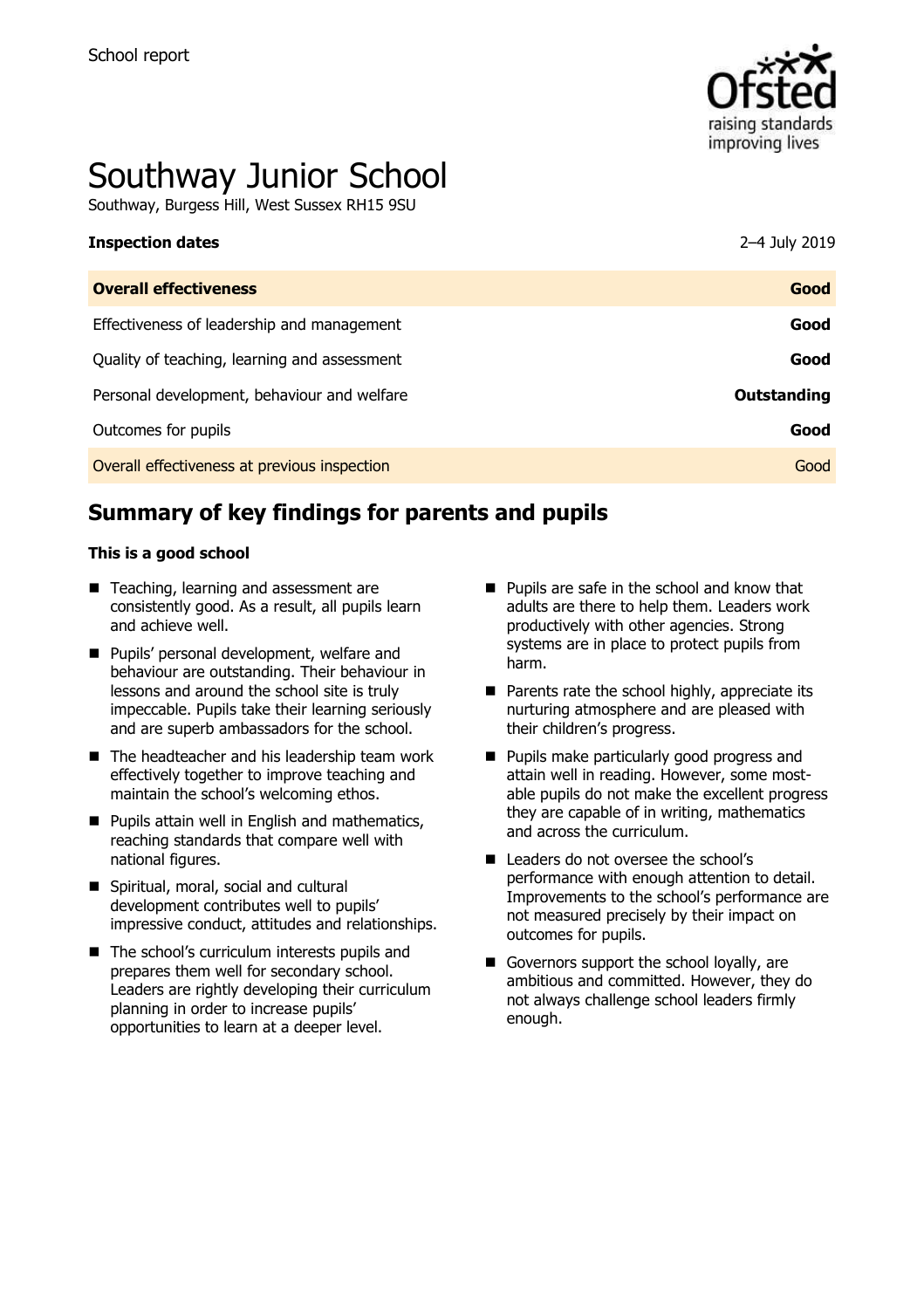

# **Full report**

### **What does the school need to do to improve further?**

- Increase all teachers' expectations so that more pupils, including the most able, reach higher standards in mathematics, English and the wider curriculum.
- Develop the school's curriculum to ensure that sequences of learning provide sufficient depth and build upon pupils' previous knowledge and understanding.
- Ensure that leaders at all levels, including governors, oversee the performance of the school more critically and evaluate the impact of their work precisely.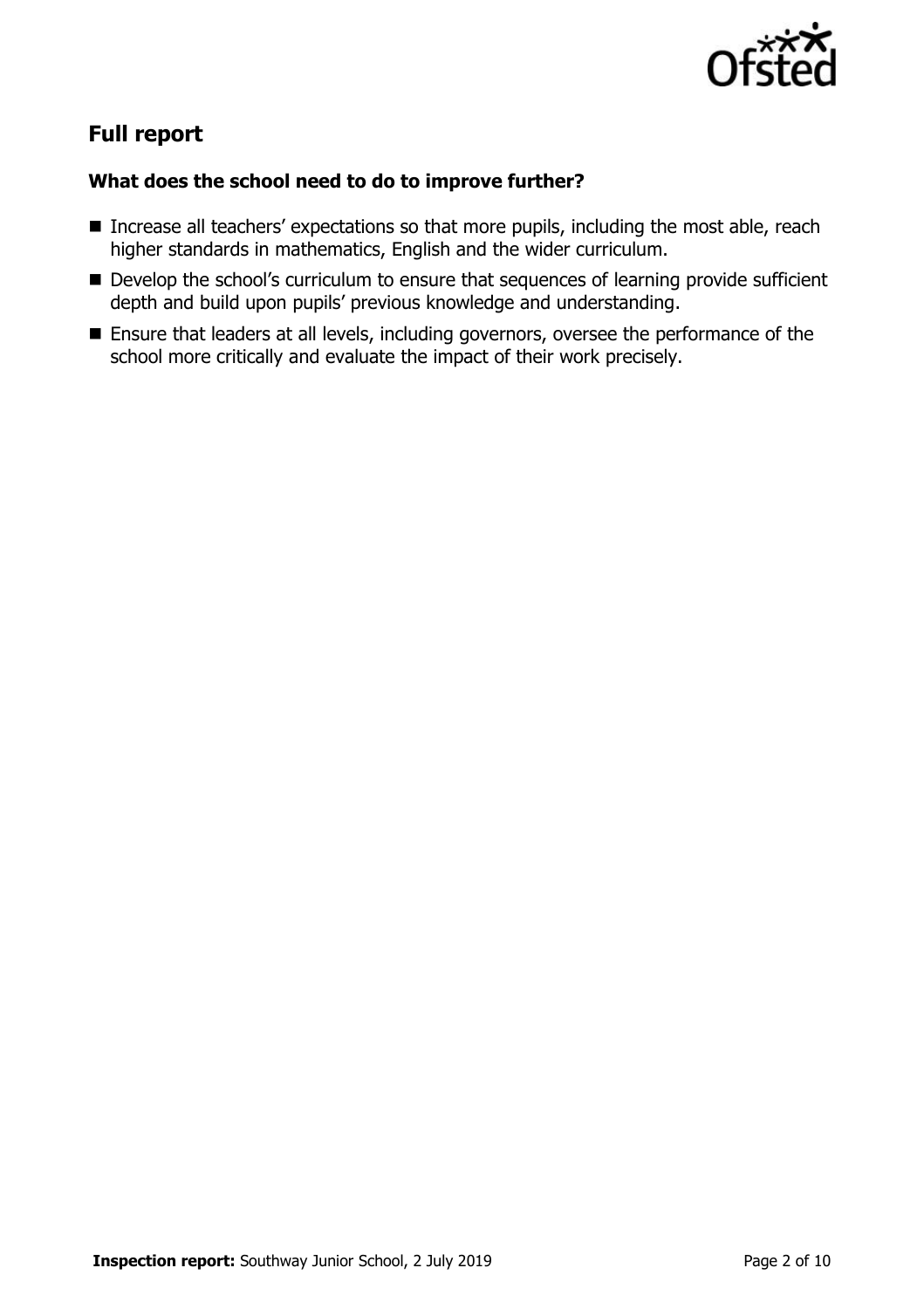

# **Inspection judgements**

#### **Effectiveness of leadership and management Good**

- Since his appointment in 2013, the headteacher has succeeded in improving and sustaining the school's deservedly strong reputation. With his leadership team, he has ensured that pupils receive a consistently good quality of education. Leaders' commitment to pupils, together with their devotion to the moral purpose of education, have fostered this school's inclusive ethos and pupils' outstanding behaviour.
- As part of his drive for improvement, the headteacher has wisely developed leadership skills in other staff. Although some leaders are new to their roles, they are taking a lead from their senior role models. Leaders' work undoubtedly has made a positive impact on teaching and pupils' welfare and they monitor the performance of the school frequently. However, the outcomes of leaders' monitoring are not always systematically and precisely evaluated to bring about even more success.
- **Pupils enjoy the range of subjects they study in the school's broad and balanced** curriculum. Interesting and challenging topics from history and geography capture pupils' imagination and provide them with the knowledge and skills they need for the next stage of their education. Leaders have wisely begun developing their curriculum in order that pupils cover topics in sufficient depth to match their undoubted ability. Leaders have also correctly identified that curriculum topics need to be sequenced in a way that will build upon what pupils already know, understand and can do.
- Pupils' spiritual, moral, social and cultural development is a strength of the school. Pupils learn about different religions and cultures and, importantly, that people have a right to their beliefs. Leaders ensure that pupils gain experiences that they might otherwise not have. For example, pupils in Year 4 paid a visit to a Hindu temple in order to broaden their horizons and awaken their understanding of different kinds of spiritual reflection.
- **Pupils have plenty of opportunities to take part in cultural and sporting activities,** including trips to France and the British Museum. They also enjoy visits to learn about countryside pursuits and life in a Victorian house. The school makes the most of its rich outdoor resources, including the 'hide' over the pond which enables pupils to learn about wildlife and conservation. Pupils have also led the staging of a magical storytelling event for children from the local infant school, using the school grounds as hiding places for 'golden eggs'.
- **Pupils take their social and moral responsibilities seriously. They love being part of a** house system and participating in competitions and events. Pupils enjoyed learning about the work of a magistrate and have staged their own elections to help them learn about democracy. Pupils are committed to charity work and are proud to take care of the school's memorial, situated in the sensory garden.
- $\blacksquare$  Staff value the strong priority given to their training and development. Teachers, including those new to the school, appreciate weekly training opportunities when they work together to improve their practice.
- The pupil premium funding is used effectively to raise disadvantaged pupils' achievement, and it is evident that eligible pupils are making good progress and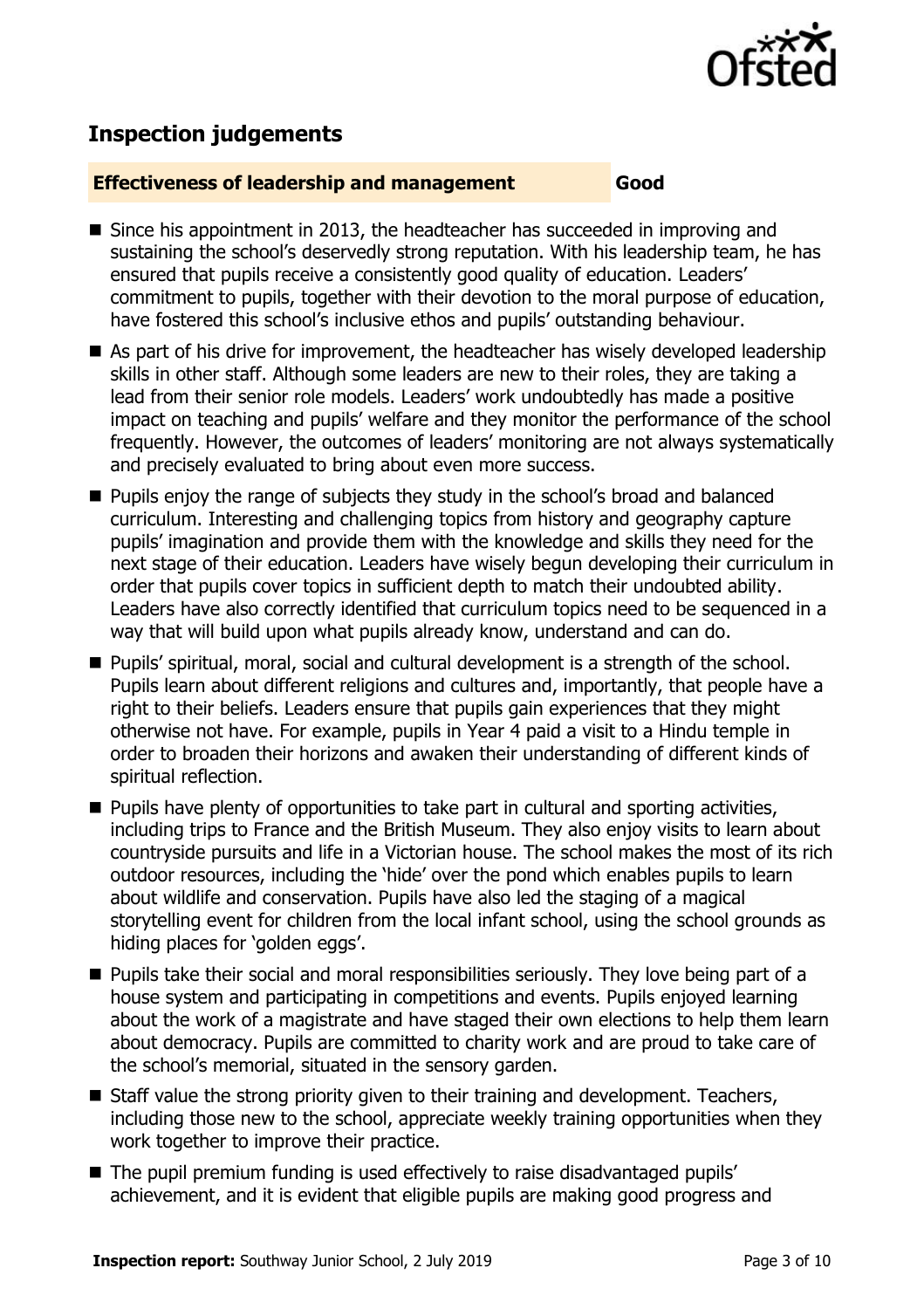

catching up. Leaders hold a wealth of information about pupils' progress and the impact being made on their welfare by careful allocation of spending. However, they do not analyse and interpret this information precisely enough.

- Physical education, being active and taking part in sports are priorities in the school. The sport premium has been used effectively to enhance teachers' skills and confidence. Inspectors saw first-hand the impact of cricket coaching on teachers and pupils. Teachers adeptly took a step-by-step approach to improve pupils' ball and bat control. Pupils practised these skills with commitment and concentration.
- **Pupils benefit from a well-maintained and attractive school environment. Leaders make** sure that pupils look after it well and enjoy what it offers, whether on the field and playground, using the exciting adventure equipment, or having some quiet time in the sensory garden.
- Parents and carers are very appreciative of the school. Typical of parents' views were comments such as 'We cannot praise the school highly enough' and 'I couldn't be happier with the school.' Parents are pleased with the academic progress that their children are making, but also commented on the positive ethos and values encouraged in the school. For example, one commented, 'As a parent I am proud of our school and the values they teach our children.'
- Staff are understandably proud to work in the school. They feel that leaders value their contributions and take care of their workload.

#### **Governance of the school**

- Governors are resolutely supportive of the school. They are fiercely loyal and committed guardians of its values and atmosphere. Their visits to the school have developed their knowledge and understanding of their roles and the standards that pupils in the school are reaching.
- Governors understand their statutory duties, are experienced and have contributed effectively to the school's improvement over time.
- Recent new appointments to the governing body have brought new expertise and insights from outside education. They have attended training and are excited about their roles and are determined to do a good job. However, new members are still inexperienced in governance and need further development.
- Governors say that they are ambitious for the school and that expectations are high. However, they are less clear about what these aspirations will look like in practice or how they will precisely challenge leaders to realise them. Some governors do not yet know how to cast a critical eye over what school leaders tell them or how to ask the right question to provide challenge and hold leaders to account.

#### **Safeguarding**

- The arrangements for safeguarding are effective.
- On the first day of the inspection, it was identified that leaders and governors had not overseen safer recruitment checks closely enough. The school's records of checks were not presented clearly or systematically. Before the second day of the inspection,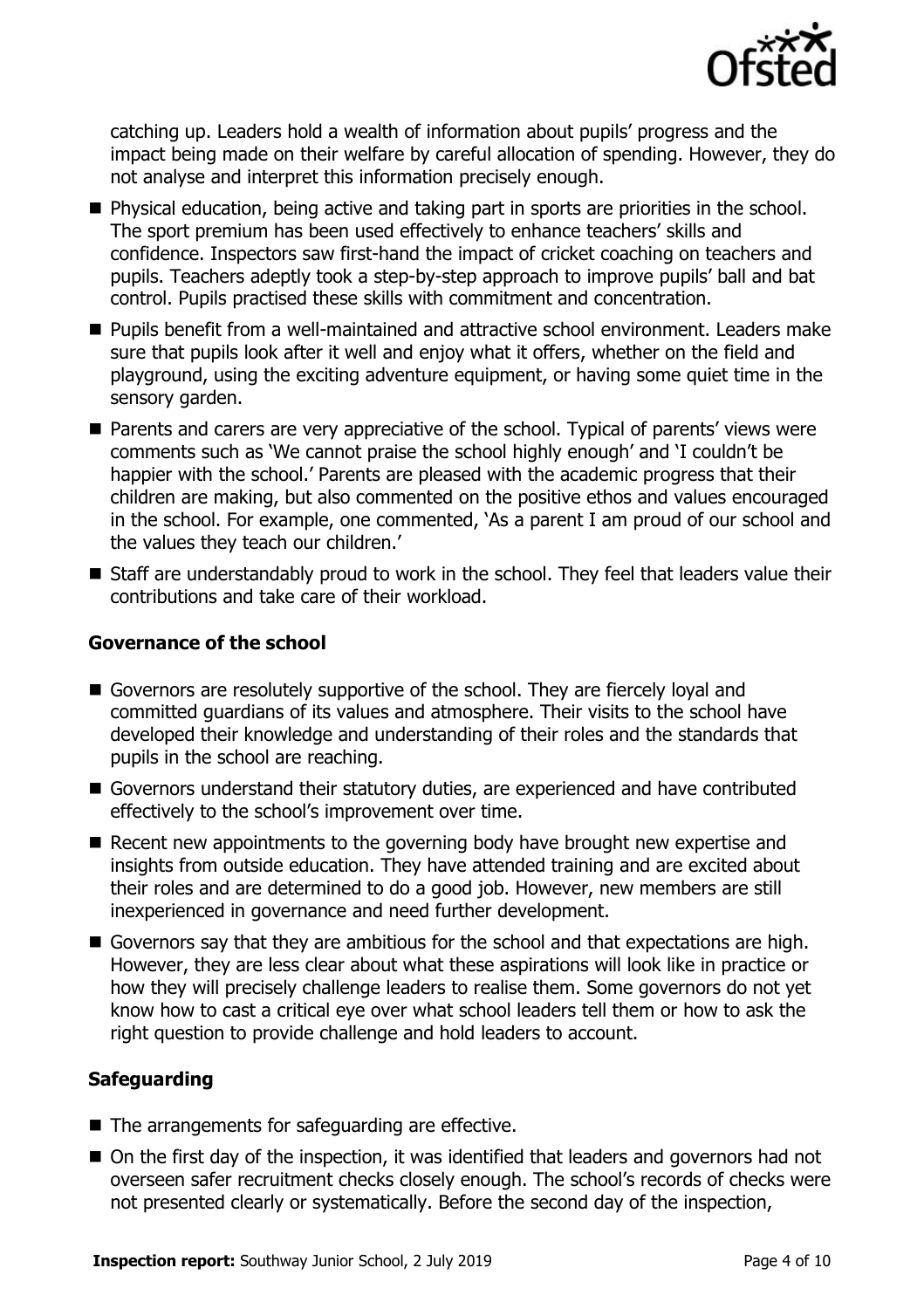

leaders checked all records and confirmed that all necessary checks had been carried out. Leaders immediately set up a secure system for overseeing the records of safer recruitment checks they hold in school. Leaders were able to provide inspectors with assurances that there were no gaps in their safer recruitment procedures. No pupils had been placed at risk.

- As designated safeguarding leaders (DSLs), the headteacher and deputy headteacher are experienced and knowledgeable. They understand their duty to act swiftly when concerns about children are brought to their attention. The DSLs have ensured that staff are fully trained in identifying concerns that pupils are at risk of harm. A strong child-centred approach to keeping pupils safe is clearly evident throughout the school. Pupils know that they have adults they can speak to if they are worried about anything or feel unsafe.
- The DSLs work productively and tenaciously with other agencies to pursue concerns about children and are rightly proud of their firm stand on acting in pupils' best interests. Records of referrals made to local authority children's services are maintained securely.
- Parents, pupils and staff are confident in the arrangements for child protection and safeguarding.

#### **Quality of teaching, learning and assessment Good**

- Teaching, learning and assessment are consistently good for all year groups and classes. As a result, pupils work diligently, make good progress and achieve well in all areas of the curriculum.
- A business-like and cheerful working atmosphere pervades every classroom. Pupils are impressively studious and committed to their work. They clearly feel highly motivated in lessons. They try hard and are not afraid of getting it wrong. One pupil told an inspector: 'I've made some mistakes, but I've learned from them.'
- Teachers skilfully organise their classes to maximise different opportunities for pupils to benefit from direct teaching, get extra support and be challenged when needed. Pupils are in the habit of working things out on their own, applying and practising what they have learned. They confidently talk about 'working systematically', 'using resilience' and 'persevering'. As they say: 'Practice makes progress.'
- The teaching of subjects other than English and mathematics is good. In particular, pupils benefit from a well-organised science curriculum with plenty of engaging opportunities to develop their understanding of theory and carry out practical investigations. In this way they are being well prepared for secondary school.
- Strong teaching in art and technology helps to develop pupils' knowledge and skills. Pupils' striking art work is inspiringly displayed around the school. Pupils practise the techniques, styles and subjects of famous artists, using correct specialist vocabulary.

#### **Personal development, behaviour and welfare <b>COUTS** Outstanding

#### **Personal development and welfare**

■ The school's work to promote pupils' personal development and welfare is outstanding.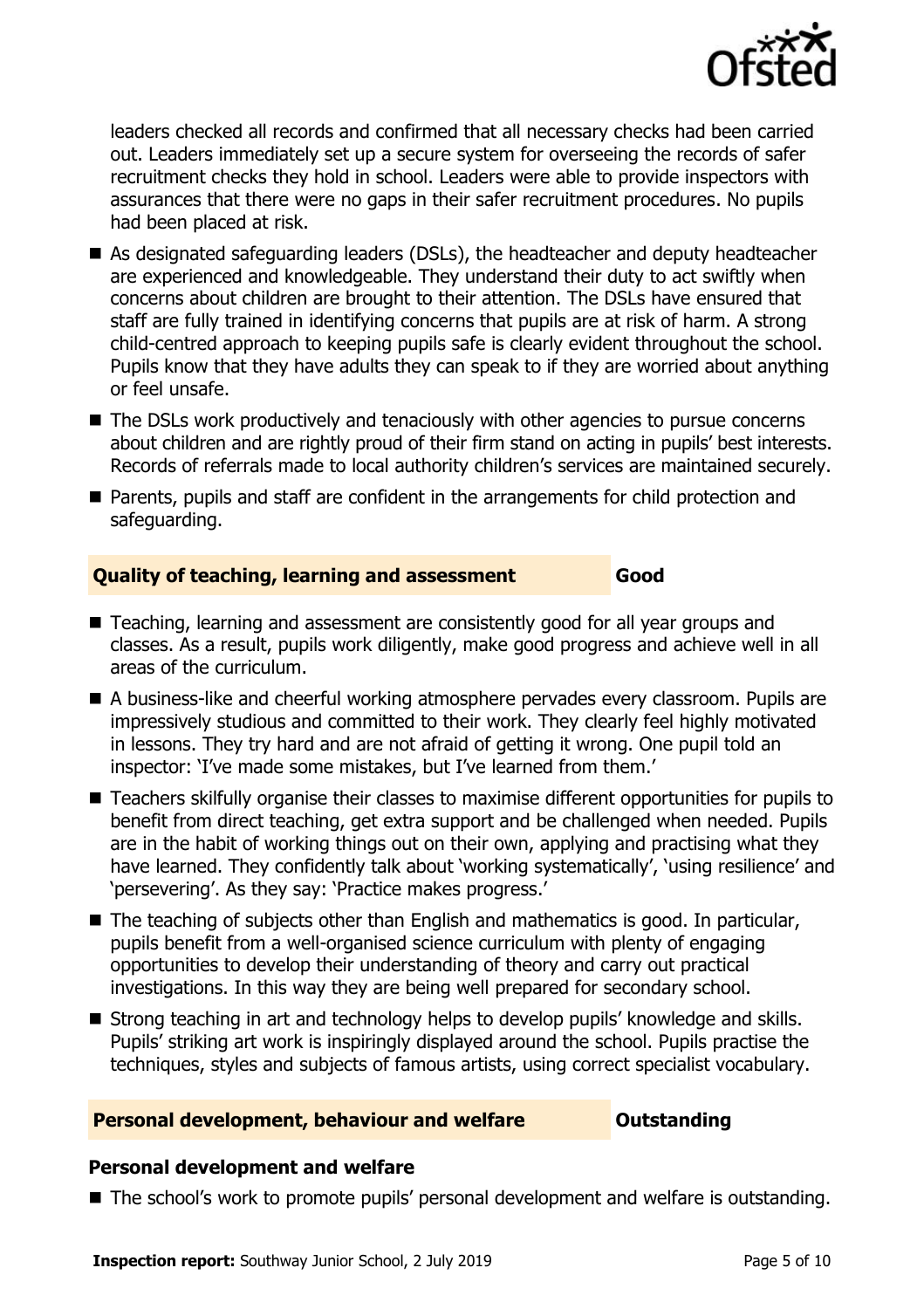

- **Pupils' personal development is an obvious strength of the school. Their relationships** with each other and staff are highly respectful. They value each other's differences and enjoy being together.
- **Pupils themselves have contributed to the strongly inclusive and friendly atmosphere in** the school. They are confident, welcoming and articulate.
- **Pupils develop impressive tolerance and compassion. Pupils told inspectors about how** they are taught about being different and how they celebrate diversity. One pupil talked about how they have learned that 'it's OK being you.' Another pupil said: 'You're the only one of you in the world, so you should feel really special.'
- **Pupils know that adults are there to help them. They are confident that they could** speak to any adult in the school and they would be treated fairly and be supported. Pupils do not believe that there is bullying in the school.
- **Pupils who need additional support for their welfare are supported exceptionally well.** Their dignity and individualism are cherished.

#### **Behaviour**

- $\blacksquare$  The behaviour of pupils is outstanding.
- **Pupils' attitudes to learning are superb. In lessons, there is no question about them** drifting off-task or being inattentive. Disruptive or discourteous behaviour would be unthinkable.
- Out of lessons at break and lunchtimes, pupils' conduct is impressive. They are lively and play energetically as children should, but when occasions demand more solemnity and mature conduct, they always rise to the occasion. Inspectors were struck by the respectful way that pupils lined up and walked to assembly in dutiful and expectant silence.
- Pupils whose behaviour or welfare could cause concern are carefully nurtured to improve their behaviour in a personalised and sensitive way. As a result, they very quickly adopt the positive habits of their peers.
- **Pupils attend well. They enjoy school too much to miss many days. They are punctual** and come into school happily – as one parent added, 'without a backward glance'. Some parents commented on how their children had changed their attitudes to school and lost their anxieties and reluctance because of the safe and nurturing atmosphere. Persistent absence rates have declined and are well below figures found nationally.

#### **Outcomes for pupils Good Good**

- **Pupils join the school with higher than average prior attainment. Leaders ensure that** their assessments of pupils on entry are accurate so that they can measure their progress closely. At the end of key stage 2, pupils' attainment in reading, writing and mathematics is high.
- **Pupils make particularly strong progress in reading, with increasing numbers of pupils** reaching a higher standard. The development of pupils' vocabulary is a strength of the school and a priority. Pupils enjoy reading their class texts, non-fiction topic books and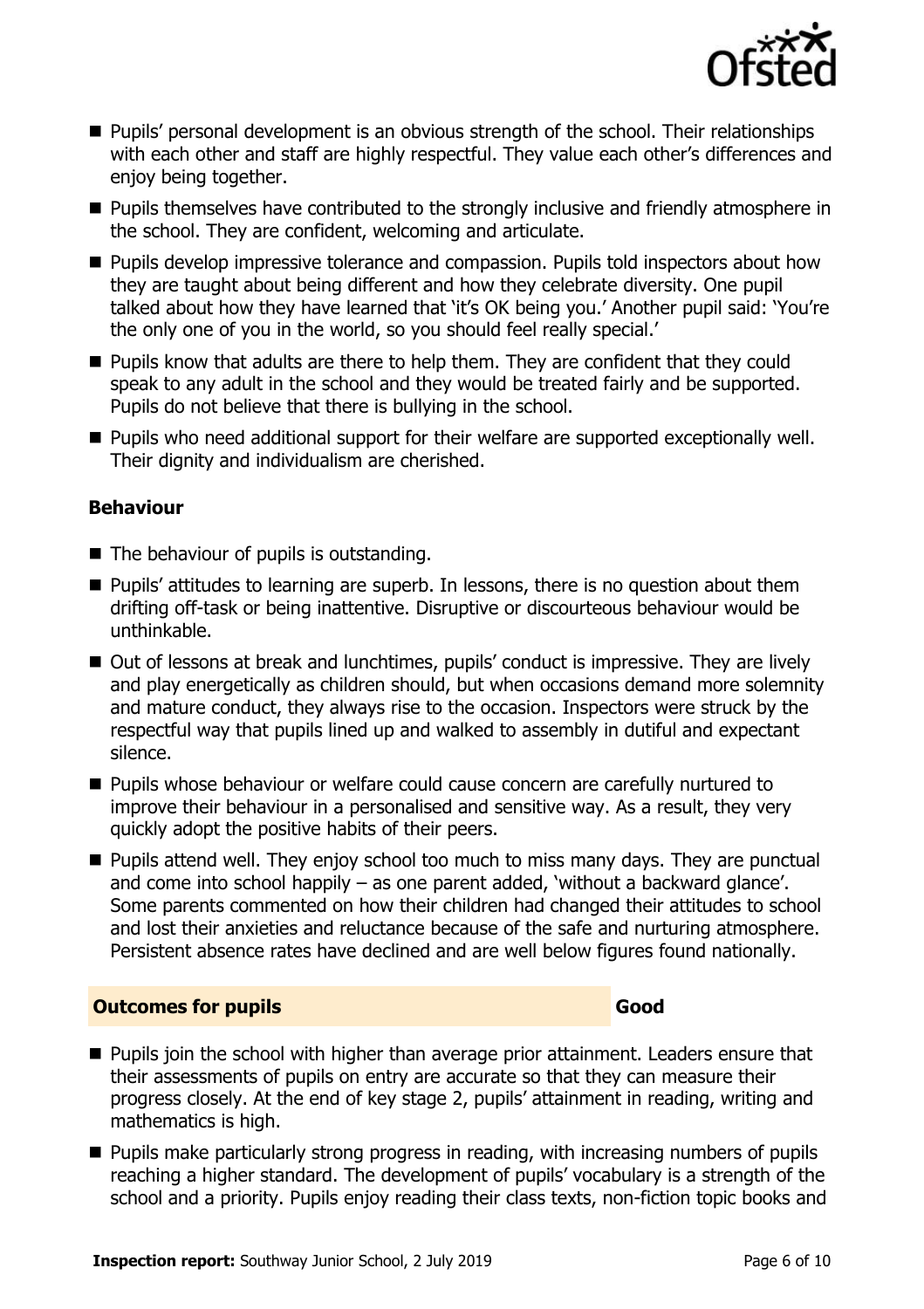

their own free choices of books. Classrooms have well-stocked book corners, and regular visits to the public library and bookshops help to widen pupils' reading diet.

- **Pupils of all ages particularly like the regular sessions when teachers read to them,** choosing challenging books that pupils may not choose or be able to access themselves. In this way, pupils are hearing and exploring more sophisticated vocabulary, complex sentence structures and joining in an exciting story with their peers. As one pupil said, 'We are all bookworms here.'
- Pupils with special educational needs and/or disabilities (SEND) make strong progress in reading and mathematics. In particular, pupils with SEND produce accurate and fluent writing. They develop accurate sentence structures and confident composition.
- Disadvantaged pupils make good progress and are catching up rapidly with other pupils in all areas of the curriculum.
- Over time, pupils' progress from their high starting points in writing and mathematics has improved and more pupils are reaching their potential than in the past.
- $\blacksquare$  However, not enough of the most able pupils achieve greater depth in their writing and mathematics. These pupils are already working at a good standard. They also work very hard and are committed to learning. These factors, together with the school's development of a more demanding curriculum, suggest that expectations need to be even higher in all subjects.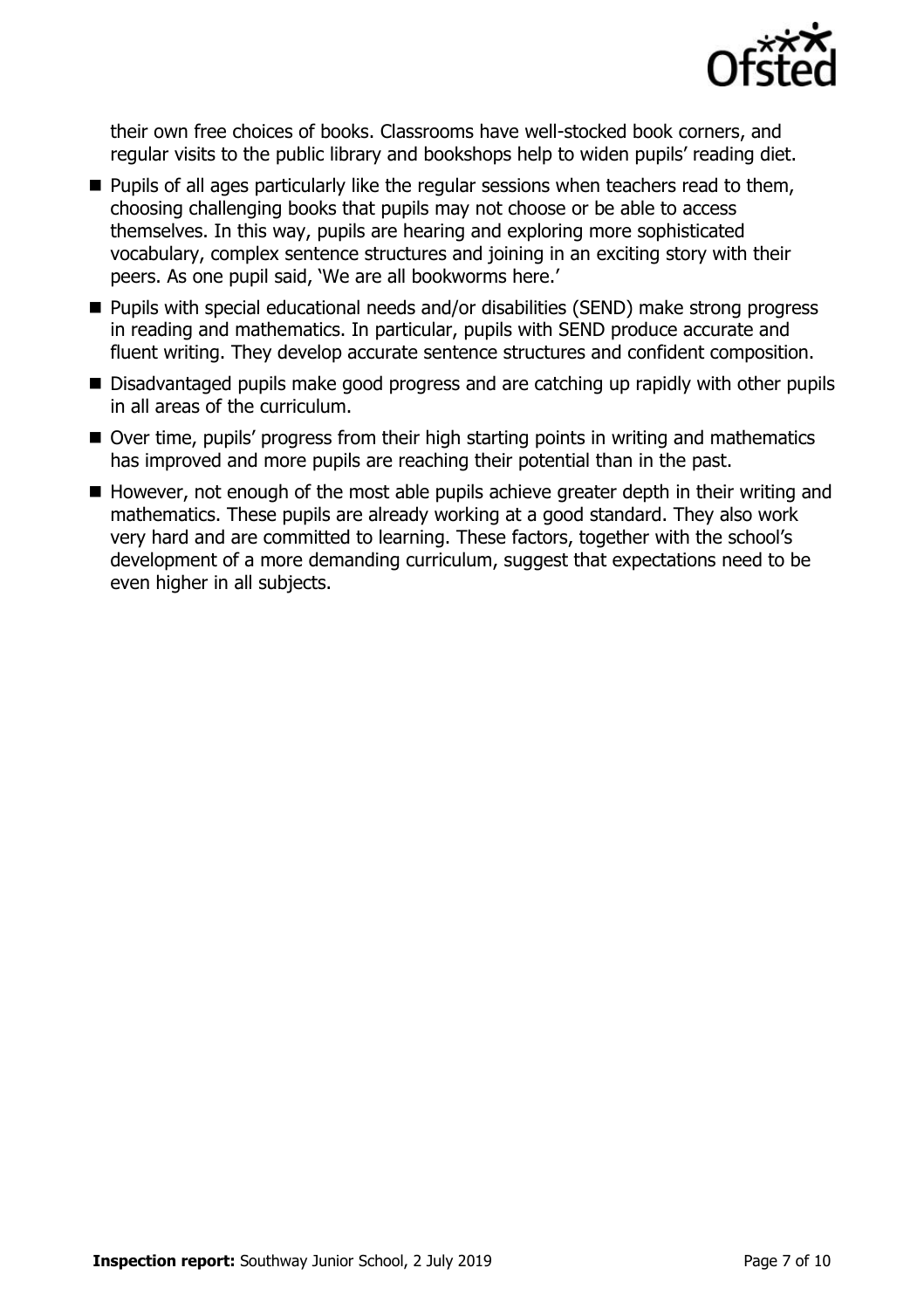

# **School details**

| Unique reference number | 125941             |
|-------------------------|--------------------|
| Local authority         | <b>West Sussex</b> |
| Inspection number       | 10088008           |

This inspection was carried out under section 8 of the Education Act 2005. The inspection was also deemed a section 5 inspection under the same Act.

| Type of school                      | <b>Junior</b>               |
|-------------------------------------|-----------------------------|
| School category                     | Community                   |
| Age range of pupils                 | 7 to 11                     |
| <b>Gender of pupils</b>             | Mixed                       |
| Number of pupils on the school roll | 357                         |
| Appropriate authority               | The governing body          |
| Chair                               | Peter Izard                 |
| <b>Headteacher</b>                  | Peter Newbold               |
| Telephone number                    | 01444 233824                |
| Website                             | www.southwayjunior.co.uk    |
| Email address                       | office@southwayjunior.co.uk |
| Date of previous inspection         | 23 June 2015                |

#### **Information about this school**

- Southway Junior school is larger than the average-sized primary school.
- The proportions of pupils who are disadvantaged or with SEND are below the national average.
- **Pupils join the school with much higher than average prior attainment.**
- The current headteacher has been in post since September 2013.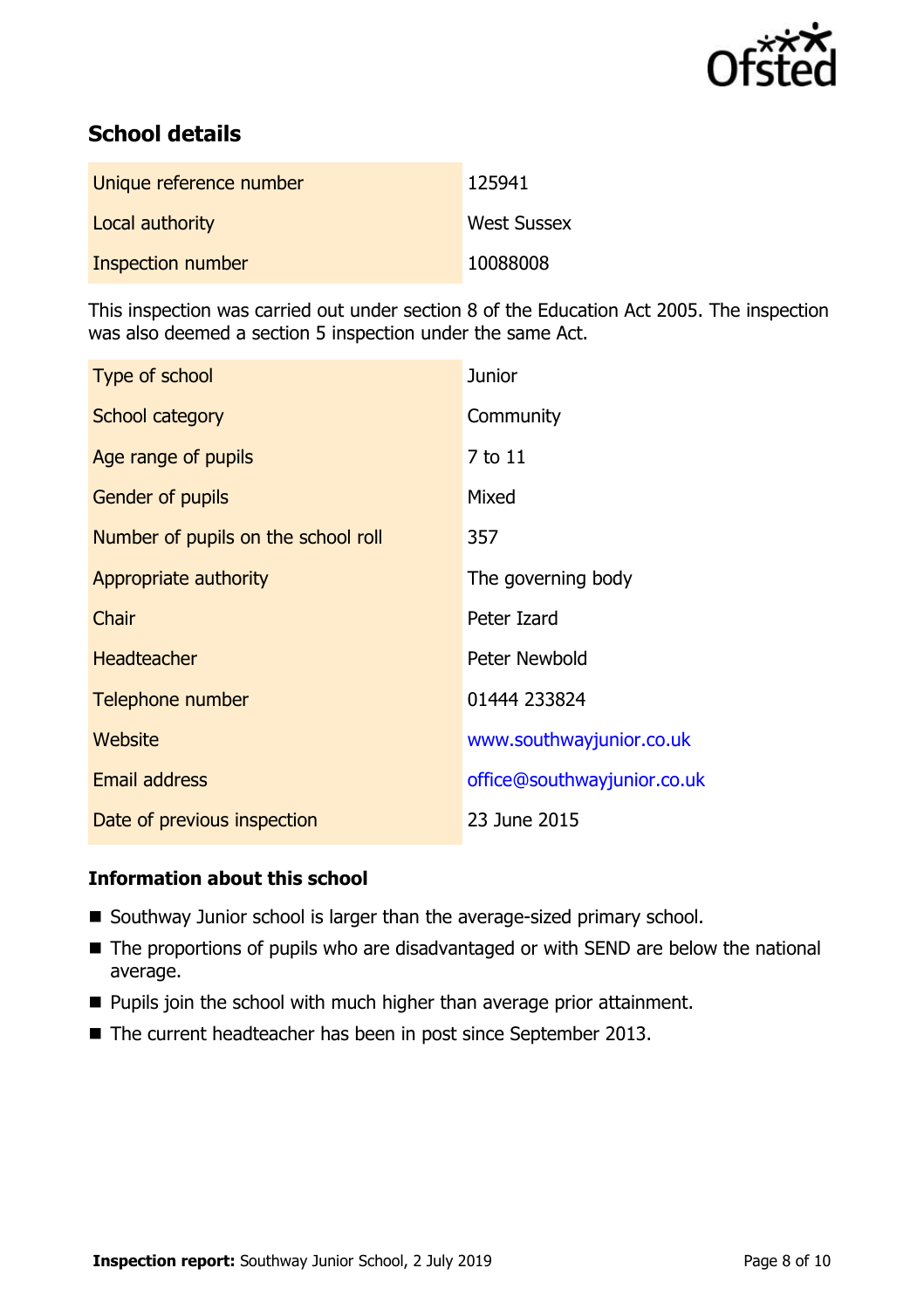

# **Information about this inspection**

- Inspectors met with leaders, staff and governors and spoke to representatives of the local authority.
- They visited lessons to observe teaching and learning in all year groups and classes.
- Inspectors reviewed a representative sample of pupils' work in all year groups across the curriculum.
- Inspectors observed pupils at break and lunchtime. They spoke to pupils informally and also held formal meetings with selected groups of pupils.
- Inspectors reviewed the school's arrangements for safeguarding, including checks on adults working in the school.
- A range of documentation was scrutinised, including information about the curriculum, information about pupils' progress and attainment, and minutes from governors' meetings.
- **Inspectors spoke to several parents at the start of both days and considered the 135** responses to Parent View. The views of 27 staff were also considered.

#### **Inspection team**

| Janet Pearce, lead inspector (4 July 2019) | Her Majesty's Inspector |
|--------------------------------------------|-------------------------|
| <b>Chris Donovan</b>                       | Ofsted Inspector        |
| <b>Catherine Old</b>                       | Her Majesty's Inspector |
| <b>Graham Chisnell</b>                     | Ofsted Inspector        |
|                                            |                         |
| Mark Cole, lead inspector (2 July 2019)    | Ofsted Inspector        |